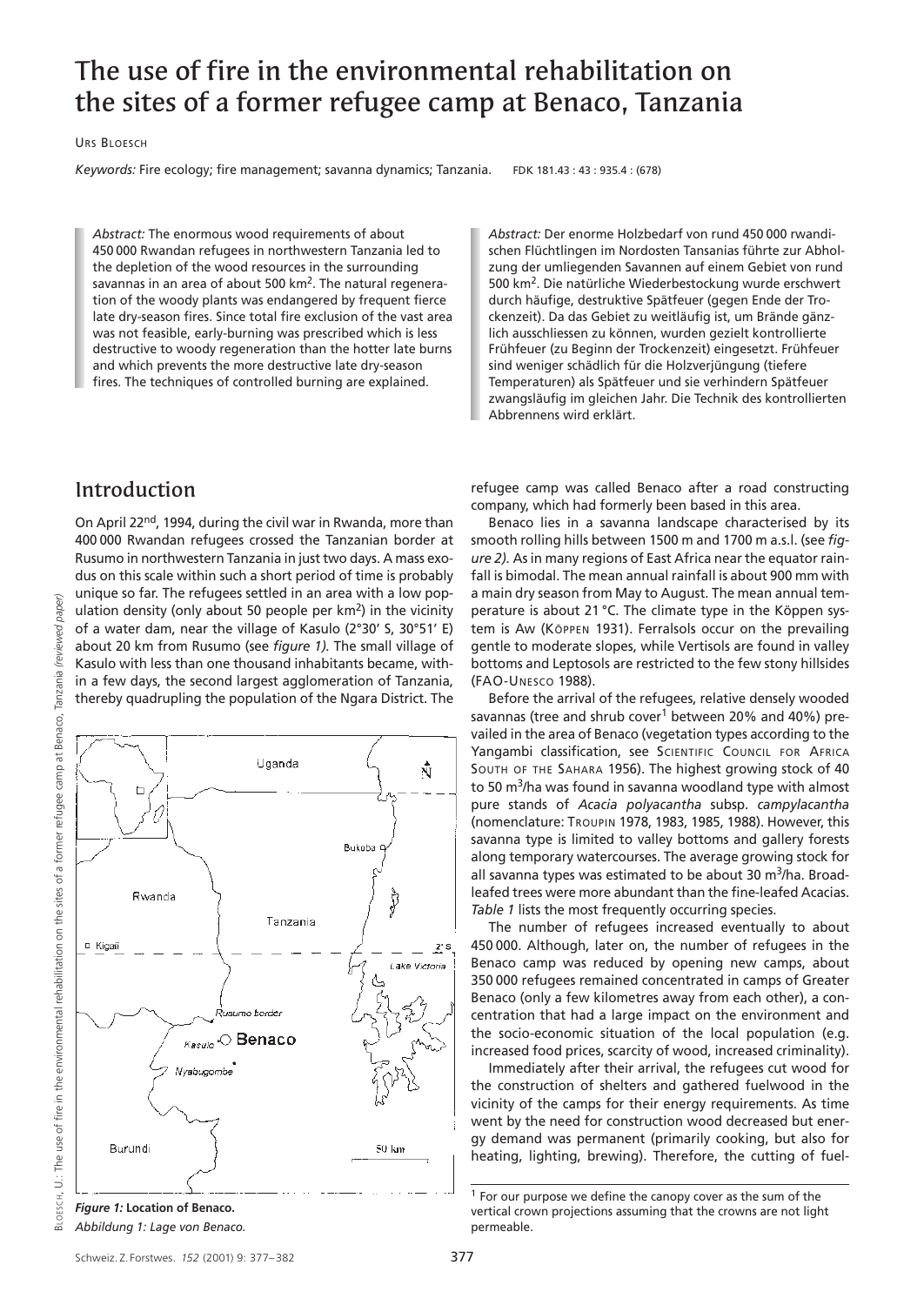| <b>Tree layer</b><br>Height: 6-8 (12) m                                                                                                                                                                                                                                    | Resp. cap/<br><b>Fire resist</b> | <b>Shrub layer</b><br>Height: -6 m                                                                                                                                                                                                                               | Resp. cap/<br><b>Fire resist</b>                                                                | <b>Grass layer</b><br>Height: $-1.5$ m                                                                                                                                  | Table 1: Frequent<br>plant species in the<br>savanna landscape                                   |
|----------------------------------------------------------------------------------------------------------------------------------------------------------------------------------------------------------------------------------------------------------------------------|----------------------------------|------------------------------------------------------------------------------------------------------------------------------------------------------------------------------------------------------------------------------------------------------------------|-------------------------------------------------------------------------------------------------|-------------------------------------------------------------------------------------------------------------------------------------------------------------------------|--------------------------------------------------------------------------------------------------|
| Acacia polyacantha subsp.<br>campylacantha<br>Albizia antunesiana<br><b>CS</b><br>Combretum molle<br><b>CS</b><br>Dalbergia nitidula<br>Kigelia africana<br>c<br>Lannea schimperi<br><b>CS</b><br>Pappea capensis<br>Parinari curatellifolia<br>Pericopsis angolensis<br>C | <b>CS</b><br>C/F<br>c/F<br>cS/F  | Acacia hockii<br>Annona senegalensis<br>Cassia singueana<br>Combretum collinum<br>Euclea schimperi<br>Maytenus senegalensis<br>Markhamia obtusifolia<br>Ozoroa reticulata<br>Protea madiensis<br>Psorospermum febrifugum<br>Rhus natalensis<br>Terminalia mollis | CS/F<br>c/F<br>C/F<br>Cs<br>Cs<br>Cs/F<br>CS/F<br><b>CS</b><br>C/F<br><b>CS</b><br>Cs/F<br>CS/F | Chloris gayana<br>Cynodon dactylon<br>Heteropogon contortus<br>Hyparrhenia newtonii<br>Hyperthelia dissoluta<br>Loudetia simplex<br>Panicum maximum<br>Themeda triandra | of Benaco.<br>Tabelle 1: Häufige<br>Pflanzenarten in der<br>Savannen-Land-<br>schaft von Benaco. |

c: Low coppicing capacity s: Low capacity of sucker building Fire resistance: F: Relatively high even as young sapling

wood was the main reason for the vast deforestation of the area. The daily fuelwood consumption was initially about 2.7  $kg<sup>2</sup>$  per person or about 1200 tons for the whole refugee population (OWEN & RUZICKA 1997), which corresponds to an annual need of about 550 000 m<sup>3</sup> (1 m<sup>3</sup>  $\approx$  800 kg) or 1.22 m<sup>3</sup> per person per year. According to DE MONTALEMBERT & CLEMENT (1983) minimal fuelwood consumption per person per year lies within a range of 1  $m<sup>3</sup>$  to 1.5  $m<sup>3</sup>$  in developing countries under normal circumstances.





*Figure 2: Figure 2a* **shows the village of Kasulo before the arrival of the refugees.** *Figure 2b* **shows the main camp of Benaco six months after the arrival of the refugees. Kasulo is completely merged with the camp.** 

*Abbildung 2: Abbildung 2a zeigt das Dorf Kasulo vor der Ankunft der Flüchtlinge. Abbildung 2b zeigt das Hauptlager von Benaco sechs Monate nach der Ankunft der Flüchtlinge. Kasulo ist komplett verschmolzen mit dem Lager.*

Due to the ever-decreasing wood resources in the vicinity of the camps and the use of energy saving methods (e.g. improved clay stoves) the daily consumption of fuelwood per person dropped significantly to 1.65 kg (about 580 tons for the whole population of Greater Benaco). The daily fuelwood consumption in Tanzanian villages in Kagera Region is about 1.9 kg per person. This similarity, however, owes more to coincidence than to any similarity in fuel supply and demand. In the Tanzanian context there are other factors influencing the increase (easy access to free wood, inefficient use of energy) and decrease (large families, fresh food, access to different pot types) in fuel consumption as compared to the refugees.

Such a tremendous demand of firewood led to severe deforestation of the surrounding savanna formations (see *figure 2).* Initially, a growing stock of about 50 ha was used daily to cover the fuelwood demands of all refugees! At first, dead wood was gathered in the near vicinity of the camps, but in time people would collect and cut wood within a radius of more than 10 km. Woodcutting was selective in the early phase, i.e., people would not cut trees of low fuel quality, such as e.g., *Cussonia arborea, Kigelia africana* and *Lannea schimperi* or trees of cultural significance *(Erythrina abyssinica)* nor trees with large circumferences. However, in the late phase, when fuelwood became scarce, selective cutting was abandoned in the vicinities of the camps, i.e., even stumps were uprooted, thereby exposing the soil to erosion and endangering soil fertility.

The refugees left the camps after two and a half years in December 1996. An area of more than 500 km<sup>2</sup> had been affected by extensive woodcutting. The former camp sites and their immediate surroundings were completely deforested and were partly of bare soil (risk of soil erosion). With increasing distance from the camps the degree of cutting decreased. The reduced vegetation cover in the area strongly changed the hydrology: the outflow of water sources has decreased and some open water surfaces have dried up (OXFAM<sup>3</sup>, personal communication). Fortunately, the clearfelled areas outside the campsites kept a continuous grass layer which, together with the remaining rooting system of the cut woody plants, guaranteed a minimal protection of the soil against surface erosion (mainly moderate slopes). However, frequent destructive fires endangered the natural restoration of the vegetation.

<sup>2</sup> Fuelwood figures for Benaco based on barely-dried wood in general.<br>3 n.y.

British non-governmental organisation, specialised in water supply and sanitation.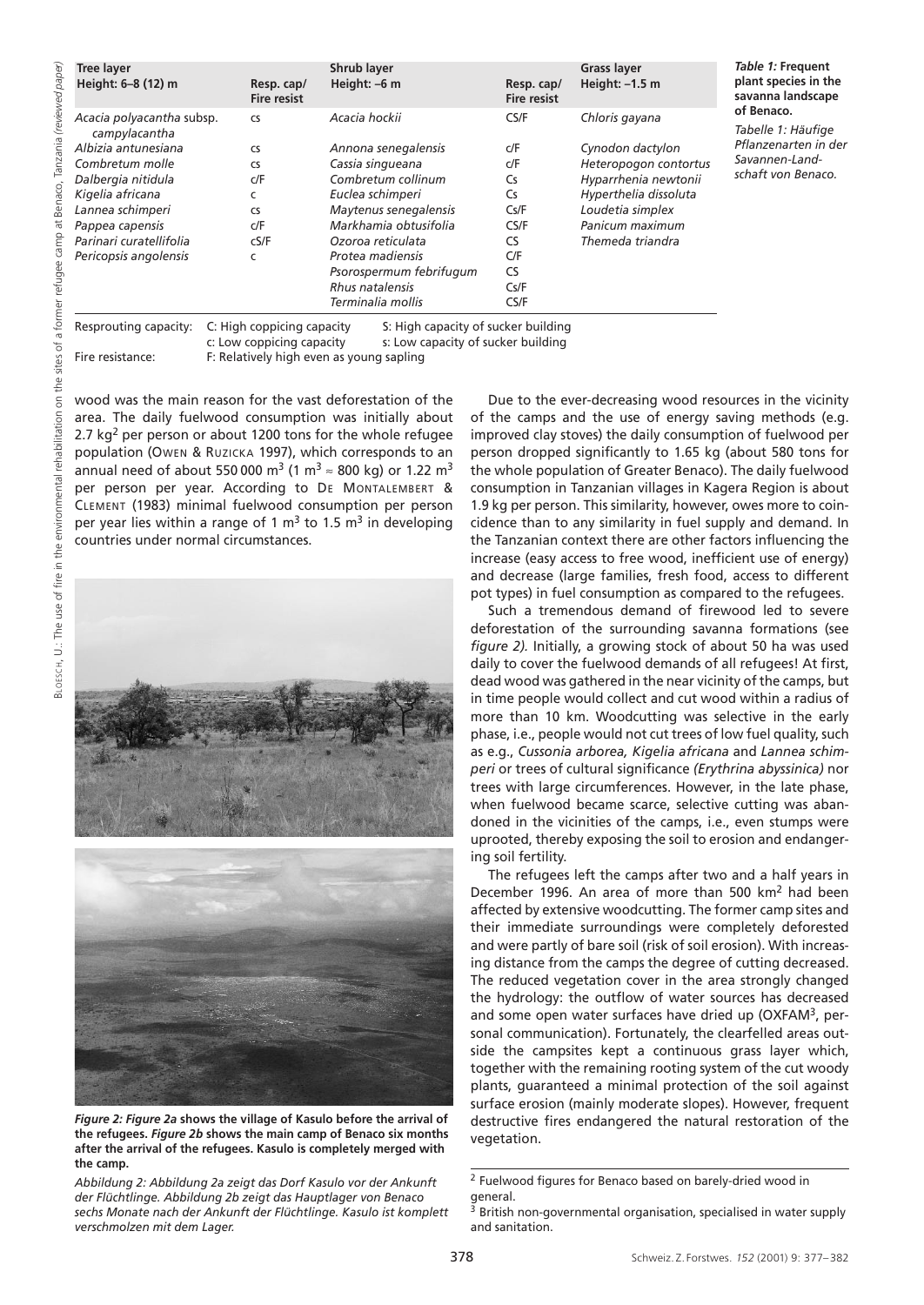Considering these facts it was urgent to rehabilitate the ecosystems by restoring the former tree and shrub cover which was only feasible if destructive fires were avoided. Therefore, a fire management plan was elaborated for the deforested core area (former campsites and their immediate surroundings) based on a mission done in 1997 for CARE International4. In the following we outline the approach for establishing a fire management plan.

## Methods

#### Criteria for establishing a fire management plan

Savannas are well adapted to recurrent major natural and anthropogenic changes, which explains their generally high resilience (e.g., WALKER & NOY-MEIR 1982; GAUSLAA 1989; BLOESCH 1999). However, the resilience of savannas has its limits and there are many examples – in particular in more arid areas – where these bounds have been exceeded (WALKER & NOY-MEIR 1982). The most striking example is the desertification of the Sahel zone in Africa.

The area of Benaco supplies many examples, which demonstrate the high resilience of the mesic Kagera savannas. The best example is the area of Nyabugombe about 15 km southeast of Benaco, now covered with dense savanna woodland of *Acacia polyacantha* subsp. *campylacantha* (regeneration from seed). The same area was cultivated until 1975, before people moved away and settled in an Ujamaa village (common settlement). The existence of the ruderal plants *Tagetes minuta* and *Leonotis nepetaefolia* proves that the area has been under cultivation in the past.

The restoration speed of a clearfelled savanna mainly depends on the rainfall (resilience is much higher in moist savannas than in arid ones), on the regeneration capacity of the dominating woody species and their fire resistance and also on the specific fire regime. According to SILVA (1996) tree seed that do not germinate do not survive and there is no apparent seed bank in the savanna soil. Consequently, seedling recruitment depends on current seed production, which is almost nil in a clearfelled savanna. The regeneration capacity of woody plants in a clearfelled savanna depends, therefore, on their vegetative reproductive strategy by coppice shoots and/or root suckers. The most common woody savanna plants in the area of Benaco have a high resprouting capacity, as shown by the abundance of coppice shoots and suckers of most species despite inappropriate cutting techniques (see *table 1).* Therefore there was no need of tree planting in the clearfelled areas outside the camps sites. In any case, large-scale tree planting is very costly and young plantations require extensive tending during the first years.

Fire is a main feature of savannas and shapes the composition, structure and distribution of plant communities. The impact on vegetation depends mainly on fire frequency, intensity and season. About 80% of the area of Benaco is burnt annually by man-made fires during the main dry season from June to August. Hot, late dry-season fires often burn large areas. Large differences in tolerance to fire exist between woody plants, whereby seedlings and saplings are most affected by fire (see also *table 1).* For the neighbouring Akagera National Park in Rwanda, SPINAGE & GUINNESS (1972) reported that savanna trees are most sensitive to fire up to the 1.5 m stage. TROLLOPE (1983) defined the fire-susceptible height of woody plants in an arid savanna in southeastern Africa as 2 m. Young acacias (fine-leafed) possessing protective coverings of thick corky bark are usually less affected by fire than broad-leafed trees with a sensitive regeneration.

BLOESCH (1999) outlined the characteristics of early and late dry-season fires and underlined that their impact on the vegetation is generally different. Late-burnings move faster, have a higher flame height and higher temperatures than earlyburnings and are, therefore, particularly destructive to woody plants, especially seedlings and saplings. The negative impact of late-burnings is exacerbated by the fact that savanna trees usually sprout well before the beginning of the rains and are most sensitive to fire damage at this time (INNES 1972). On the other hand, early-burnings usually only slightly scorch woody plants. SABIITI & WEIN (1988) reported for the Queen Elizabeth National Park, Uganda that low-intensity fires (early dry-season fires) stimulate sprouting of *Acacia sieberiana* fourfold (no burning as reference). Cool, early dry-season fires may also activate the building of suckers of some savanna trees, as e.g., *Acacia hockii.* The quantities of unburned grass stubble after an early-burning also ensure minimal soil protection cover against erosion. Furthermore, burning in general may promote the germination of seed of savanna trees and shrubs such as *Acacia* spp. (BOUXIN 1975).

#### Fire management plan

Any rehabilitation plan of an area has to take the former landuse by the local population and their future needs into account. Before the arrival of the refugees the small population cultivated only a small part of this area. Large parts of the savanna landscape lay fallow and were only little used, e.g. as pastures and for collecting fuelwood or medicinal plants. At the same time, however, the fallow land was an important land reserve for future generations.

Fire management is often a compromise between ecological and economic (land-use) needs and practical feasibility (RODGERS 1979). The best protection of natural woody regeneration would be to avoid any fire but this is not feasible for such a vast area, even if an immense effort were made to construct firebreaks and organise fire patrols. Following this reasoning the intervention zone was limited to the deforested core area using: a) controlled early-burning where woody regeneration of at least 1 m height was abundant and b) firebreaks for protecting highly fire-sensitive areas. Controlled early-burning only slightly damages natural regeneration of at least 1 m height and prevents a more destructive late-burning. Early-burning also facilitates a controlled burning, as the fire front advances only slowly.

In May 1997, before the beginning of the dry season and six months after the departure of the refugees, we elaborated a map for the core area of the deforestation. The following baseline data were recorded:

- degree of deforestation
- degree of regeneration (number and height of woody plants)
- areas of bare soil (risk of erosion)
- areas of tree planting and direct sowing of seed within the campsites
- roads (in view of use as natural fire-barriers)
- main relief

For the core area of deforestation, a fire management plan was defined (below), which takes two facts into consideration: a) that the operation was new for both the local population and the staff of CARE International, and b) that the proper time for early-burning and the realisation of firebreaks was short:

<sup>4</sup> International organisation for technical co-operation and humanitarian aid.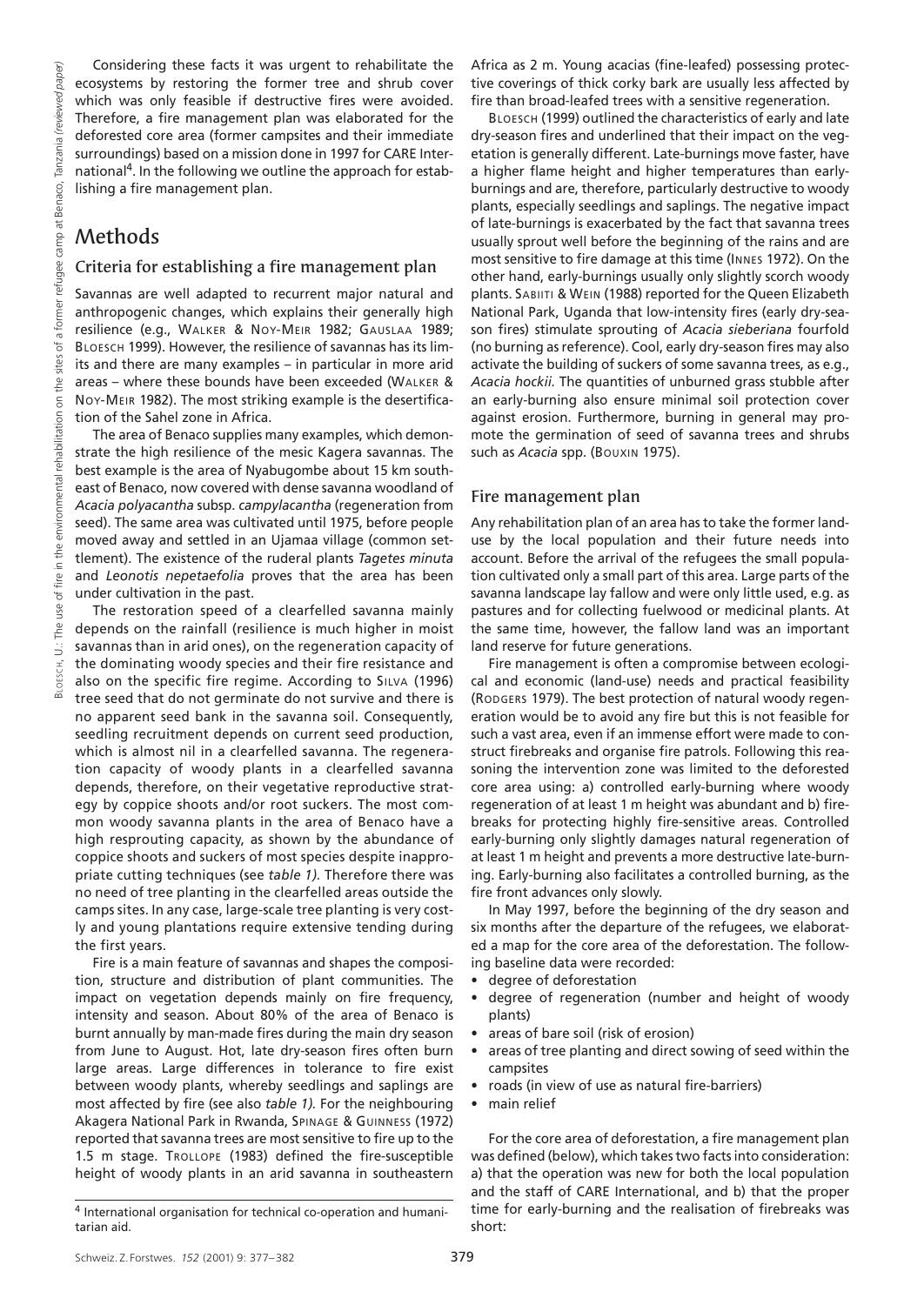- As a first priority, firebreaks were established to protect the heavily disturbed former campsites of mostly bare soil. These zones also include some young tree plantations and areas of direct sowing realised for the rehabilitation of the site which are very vulnerable to any kind of fire. The layout of the firebreaks followed natural fire-barriers as far as possible, e.g. roads, areas of bare soil or permanently wet valley bottoms. Areas of high biomass and steep slopes were avoided (rapid uphill burning increases the risk of fires crossing the firebreak). Following this concept we realised firebreaks about 30 m wide by controlled burning. Providing easy access by the fire brigade the width was reduced to a minimum of 10 m.
- Areas in the vicinity of the campsites with severe deforestation but abundant woody regeneration of at least 1 m height were selected for a controlled early-burning. We assumed that natural regeneration of at least 1 m height might essentially resist a cool early-burning.
- Firebreaks alone do not quarantee the protection of firesensitive areas. In addition a fire brigade was created from amongst those people who carried out the controlled burning. Patrolling teams permanently surveyed the core area of the deforestation during the dry season when fire hazard was high. In case of an undesired fire the patrolling team would alert the entire fire brigade to extinguish the fire. Since all firemen originated from Kasulo, the local population was closely involved in the operation and this helped to improve their knowledge of controlled burning.

The controlled burning of the firebreaks and of the selected areas took place at the very beginning of the dry season, as soon as the weather conditions and moisture content of the vegetation permitted and timed to facilitate a controlled burning and minimise damage to the woody regeneration. About twenty people from Kasulo, trained in the technique of controlled burning, helped to carry out the firing. It is very important that the burning activity is well organised and guided by an expert. The following points have to be considered:

- Everybody has to know their specific task and fulfil it in a disciplined way; only one person per group is allowed to set a fire, the others are equipped with tree branches, ready to extinguish the fire where necessary (NB: branches from *Euclea schimperi* and *Rhus natalensis* are very suitable thanks to their high flame point and robust leaves).
- Rate of spread of the fire front depends mainly on following factors: a) on fuel moisture (note that at the beginning of the dry season dew levels are high early in the morning and late in the afternoon, which slows down the burning progress), b) on wind speed (variation in wind direction and velocity according to the time of day), c) on the relative air humidity and d) on the topography (see also TROL-LOPE 1983).
- Low wind velocity and scarce vegetation (or moist vegetation) allows burning with the wind (except uphill burning on steep slopes); high wind velocity and dense, dry vegetation require burning against the wind.
- If the burning process is difficult to control a small strip of the vegetation has to be cut beforehand to ensure controlled burning.
- As soon as the fire catches up, it has to be extinguished opposite to the defined burning direction. The direction of the advancing fire front is guided by controlling both sides of the progressing fire front.

The realisation of the firebreaks by controlled burning is more convenient and cheaper than mechanically removing the vegetation. Controlled burning of large areas (as in our case for the protection of the woody regeneration) is easier to handle than the exact burning of the narrow firebreaks, often owing to the existence of natural fire-barriers.

## Results and discussion

The fire management plan was applied to an area of about 25 km2. Controlled early-burning for the protection of the natural woody regeneration comprised an area of about 5 to 10 km2. Furthermore, about 40 km of firebreaks were created by controlled burning. No undesired fire occurred in the core area of the deforestation. This positive result could not have been achieved without the support of the well-trained fire brigade and the local community. Additional motivation was given to the fire brigade in the form of a promise of financial reward at the end of the dry season if no undesired fire had occurred.



*Figure 3:* **The burning has only scorched the bark of this young** *Parinari curatellifolia* **without harming the plant (photograph taken one year after the burning); height of the stick: 1 m.** 

*Abbildung 3: Das Feuer hat nur die Rinde dieses jungen Parinari curatellifolia verbrannt ohne der Pflanze zu schaden (die Fotografie wurde ein Jahr nach dem Brand gemacht); Stockhöhe: 1 m.*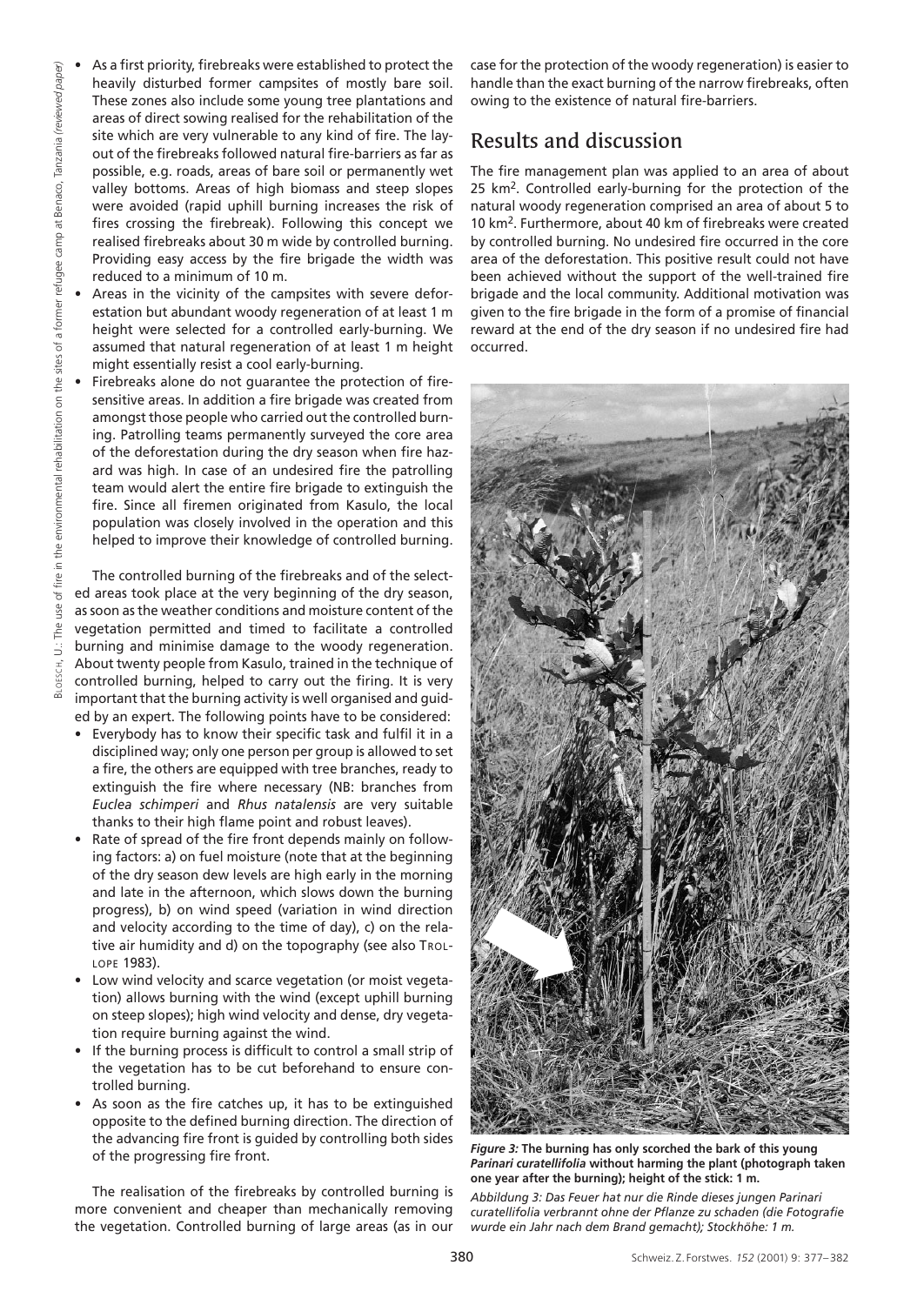BLOESCH, U.: The use of fire in the environmental rehabilitation on the sites of a former refugee camp at Benaco, Tanzania *(reviewed paper)* (reviewed paper, Tanzania Benaco.  $\vec{a}$ camp refugee former of a sites the  $\delta$ rehabilitation environmental in the  $\epsilon$ fire  $\overline{\sigma}$ use The  $\ddot{\Rightarrow}$ 

In May 1998, a rapid survey revealed further evidence of the high resilience of savanna formations and supported our hypothesis that cool burning does not – or only slightly – affect regeneration of woody savanna plants of at least 1 m in height (see *figure 3).* The vigorous resprouting of the cut woody plants led to a clumped distribution of saplings and seedlings with the consequence that, within these regeneration clumps, the grass biomass was reduced and remained greener (shading effect of the woody plants) compared to the surrounding grass matrix. This vegetation mosaic led to the patchwise burning, i.e., the open areas were intensively burnt while areas with abundant woody regeneration were hardly touched by the controlled fire. Also, small regeneration (less than 1 m) of *Acacia hockii, Combretum collinum, Cussonia arborea, Markhamia obtusifolia* and *Parinari curatellifolia* showed barely lethal damage. The rapid development of thick corky bark of *Acacia hockii, Cussonia arborea,* and *Parinari curatellifolia* already at a young age may have contributed to their relatively high survival rate. However, when evaluating these positive results it is important to note that during the controlled burning the fire, facilitated by a moderate wind, advanced at a steady pace. A long-lasting smouldering in the same place would have had similar destructive effects as late fires!

Unfortunately, a detailed survey, foreseen for a later date, could not be carried out. The mass migration of people and political unrest in the area of the Great Lakes led to major security problems. The local authorities, afraid of possible criminal gangs hiding in the bushes, burned the entire Benaco area in the late dry season 1998. The fierce fire destroyed most of the emerging regeneration of woody plants as well as the experimental plots installed in 1997 for monitoring the species specific reproductive strategy for different fire regimes (early-burning, late-burning and no burning). The first and preliminary encouraging data of the fire management plan could not be followed up. We had planned to continue the controlled burning for the core area for at least another two years.

The use of fire is mainly known from rangeland management with only one stakeholder. Our results, however, show that controlled burning may also be successful for the low cost rehabilitation (using natural regeneration) of clearfelled savannas (with a number of stakeholders). Controlled earlyburning may also be appropriate to protect tree plantations from destructive hot fires. In this way the yield of a plantation can be considerably increased (GAUSLAA 1989). Such a strategy, however, would require that the fire resistance to cool burning – including the fire susceptible plant height – is tested beforehand, since tree species for plantations are not usually savanna species. In view of the thousands of hectares of reforested areas seriously damaged every year in Tanzania by uncontrolled destructive fires such an approach is of considerable ecological and economic importance.

If controlled burning is applied in savanna formations we have to consider that fire is an integrated part of land-use and governed by socio-cultural traditions. Controlled burning of public land is a difficult endeavour, with numerous actors and their differing objectives, and can only be sustained if it is based on a defined and binding land-use policy, accepted by all actors. Furthermore, cool burning may also promote bush encroachment by increased resprouting at the expense of perennial grasses (see, e.g., KLÖTZLI 1980; SABIITI & WEIN 1988), a process not suitable for every management goal (e.g. rangeland). Finally, the incident from Benaco confirms that ecological activities, which usually have long-term perspectives, can only be realised successfully if political stability prevails.

### Summary

In 1994, about 450 000 Rwandan refugees settled in the Greater Benaco camps in northwestern Tanzania. To meet the enormous fuelwood needs, mainly for cooking, of approx. 1200 tons per day, as well as the initial requirements for construction wood for shelter building, wood resources in the surrounding savannas were severely depleted. After repatriation and a stay of about two and a half years the refugees left behind an area of about 500 km2 affected by intense wood cutting, whereby the core area was completely deforested. The strongly reduced vegetation cover led to the depletion of the water resources and increased the risk of soil erosion. Although the resilience of these savannas is high, frequent, fierce late dry-season fires endangered the rapid natural regeneration of the woody plants. A fire management plan was set up for the highly disturbed core area. Since total fire exclusion of the vast area was not feasible, early-burning was prescribed, which is less destructive to woody regeneration than the hotter late-burning and which prevents the more destructive late dry-season fires. The techniques of controlled burning are explained. The paper pleads for the appropriate use of fire for the rehabilitation of heavily cut savannas, which takes land-use into consideration. However, it is prerequisite that all stakeholders and actors agree on the programme.

### Zusammenfassung

### Zum Einsatz von Feuer zur ökologischen Restauration des Flüchtlingslagers von Benaco, Tansania

Rund 450 000 rwandische Flüchtlinge waren 1994 in den Lagern von Greater Benaco untergebracht. Um ihren enormen Holzbedarf von rund 1200 Tonnen pro Tag zu decken – Holz wurde hauptsächlich als Brennmaterial zum Kochen verwendet, in der ersten Zeit aber auch als Bauholz für die Unterstände – wurden die Holzvorräte der umliegenden Savannen aufgebraucht. Als die Flüchtlinge nach rund zweieinhalb Jahren repatriiert wurden, war die Baum- und Strauchschicht auf einer Fläche von rund 500 km2 arg dezimiert und die Kernzonen im näheren Umland der Lager kahlgeschlagen. Unter der stark verminderten Vegetationsdecke trockneten Wasserstellen aus und erhöhte sich die Erosionsgefahr. Obwohl diese Savannen eine hohe Resilienz aufweisen, war die Verjüngung der Holzpflanzen durch heftige Brände bedroht, die oft gegen Ende der Trockenzeit auftreten. Daher wurde ein Feuerbewirtschaftungsplan für die stark zerstörte Kernzone ausgearbeitet. Da das Gebiet zu weitläufig ist, um Brände gänzlich ausschliessen zu können, wurde vorgeschrieben, dass zu Beginn der Trockenzeit gezielt kontrollierte Feuer eingesetzt werden sollten. Diese frühen Feuer sind wegen der tieferen Temperaturen weniger schädlich für die Baum- und Strauchverjüngung als die zerstörerischen Brände gegen Ende der Trockenzeit und sie verhindern Spätfeuer im gleichen Jahr. Im Aufsatz wird die Technik des kontrollierten Abbrennens dargelegt. Der Artikel propagiert den gezielten Einsatz von Feuer für die Restauration von übernutzten Savannen unter Berücksichtigung der Landnutzung. Voraussetzung für eine erfolgreiche Durchführung des Programms ist allerdings die Zustimmung aller Beteiligten.

## Résumé

### Réhabilitation environnementale à l'aide du brûlage contrôlé dans les anciens camps de réfugiés de Benaco en Tanzanie

Environ 450 000 réfugiés rwandais ont été accueillis en 1994 dans les camps de Greater Benaco au nord-ouest de la Tanzanie. Afin de satisfaire leurs énormes besoins en bois de feu,